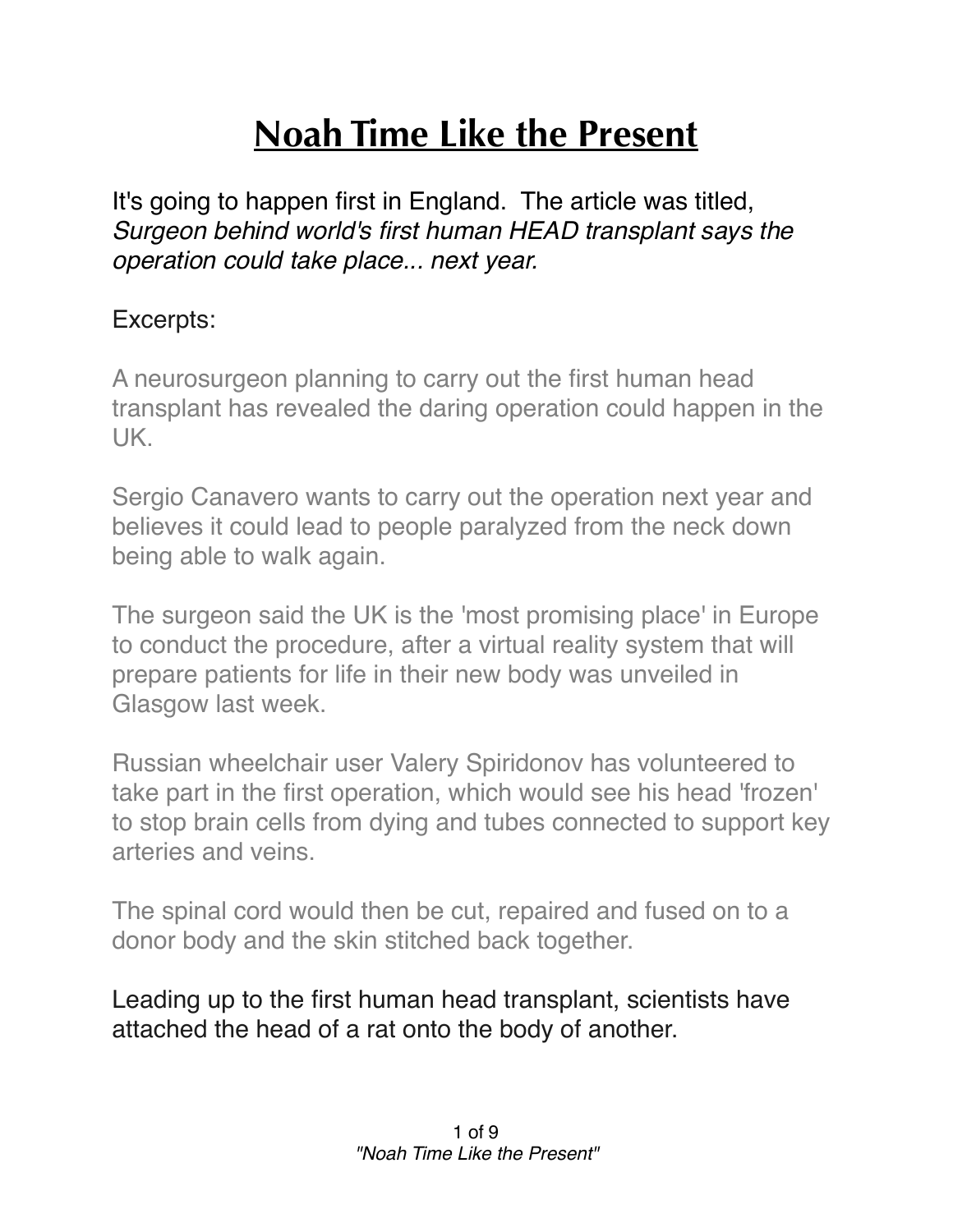In the disturbing experiment, researchers in China affixed the heads of smaller, 'donor' rats onto the backs of larger recipients, creating two-headed animals that lived an average of 36 hours.

The team, which involved the Italian neurosurgeon, managed to complete the transplant without causing blood loss-related brain damage to the donor.

A year ago, China was ordered to 'rein in' scientists who have edited the DNA of human embryos for the first time, a practice banned in Europe.

The first attempts to bring people back from the dead are slated to start this year as well. *Bioquark*, a Philadelphia-based company, announced in late 2016 that they believe brain death is not 'irreversible.' And now, CEO Ira Pastor has revealed they will soon be testing an unprecedented stem cell method on patients in an unidentified country in Latin America, confirming the details in the next few months.

Newsweek ran an article at the same time titled, *We Need to Talk About Human Genetic Engineering Before It's Too Late.*

## They said,

Human genetic engineering is coming. Science is about to solve some of the worst problems that can happen to people: cystic fibrosis, sickle cell anemia, Alzheimer's and the many other devastating results that can come out of the random genetic lottery that is reproduction.

But that power means we are also about to set the bar on what it means to be a person and have a productive life.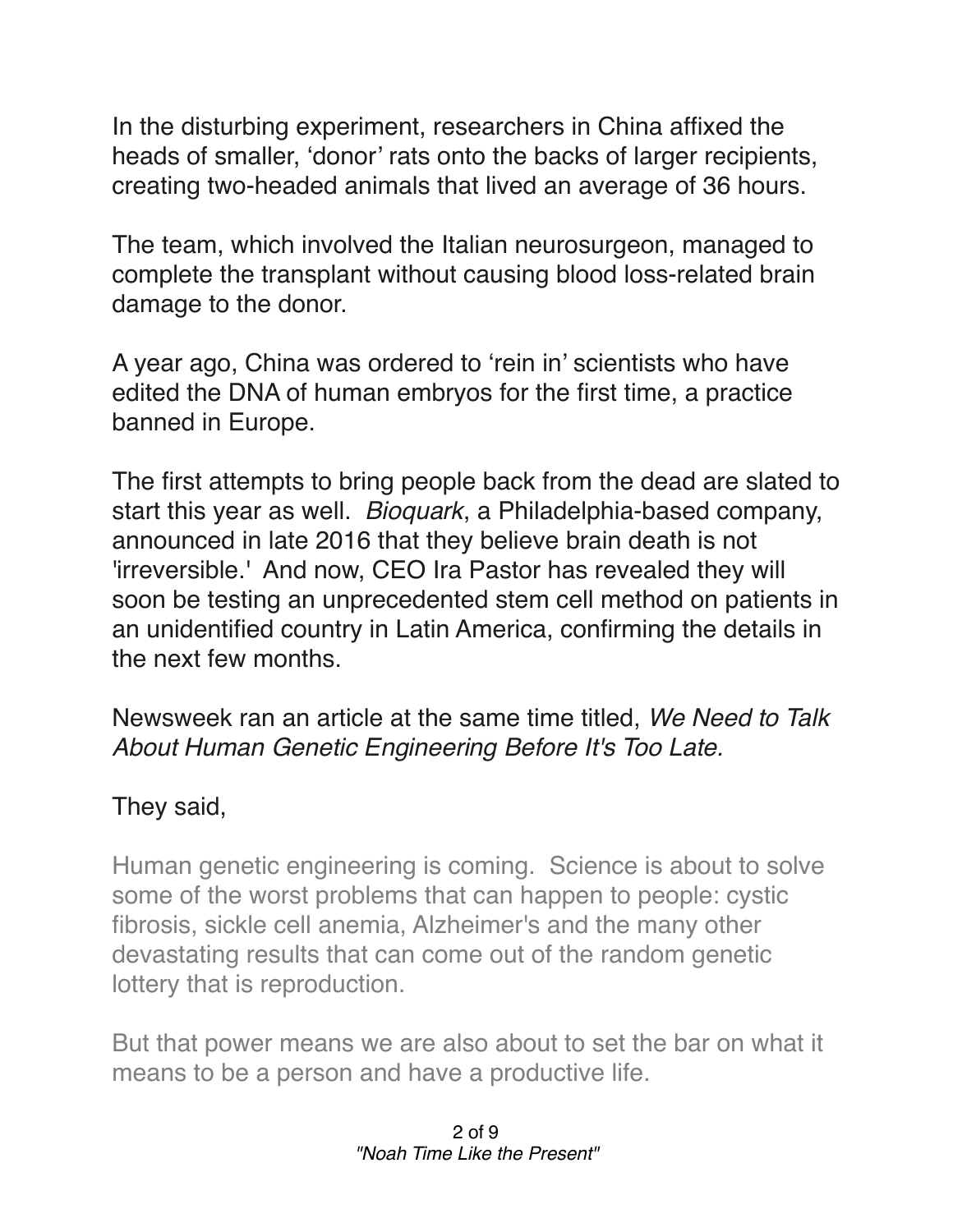What will the society of the future think needs repairing? If we "fix" blindness will we also "fix" deafness? What about baldness or being short?

I *want* to say that we are seeing the manipulation of what it means to be human, especially on the level of DNA, like never before in human history.

## **I can't say that, however, because there was one other time in the history of the human race that genetic manipulation was happening on a planetary scale.**

It was about 4400 years ago, just before the global flood of Noah recorded in the Book of Genesis.

As the writer, Moses, begins to tell of Noah, he says,

[Gen 6:1](verseid:1.6.1) Now it came to pass, when men began to multiply on the face of the earth, and daughters were born to them,

[Gen 6:2](verseid:1.6.2) that the sons of God saw the daughters of men, that they *were* beautiful; and they took wives for themselves of all whom they chose...

Gen 6:4 There were giants on the earth in those days, and also afterward, when the sons of God came in to the daughters of men and they bore *children* to them. Those *were* the mighty men who *were* of old, men of renown.

I will present all the different theories of exactly what these verses mean. But rather than keep you in suspense, we're going to discover that the most biblical, scientific, and logical theory is that the "sons of God" were certain fallen angels and these "giants" were the offspring of fallen angels mating with human women.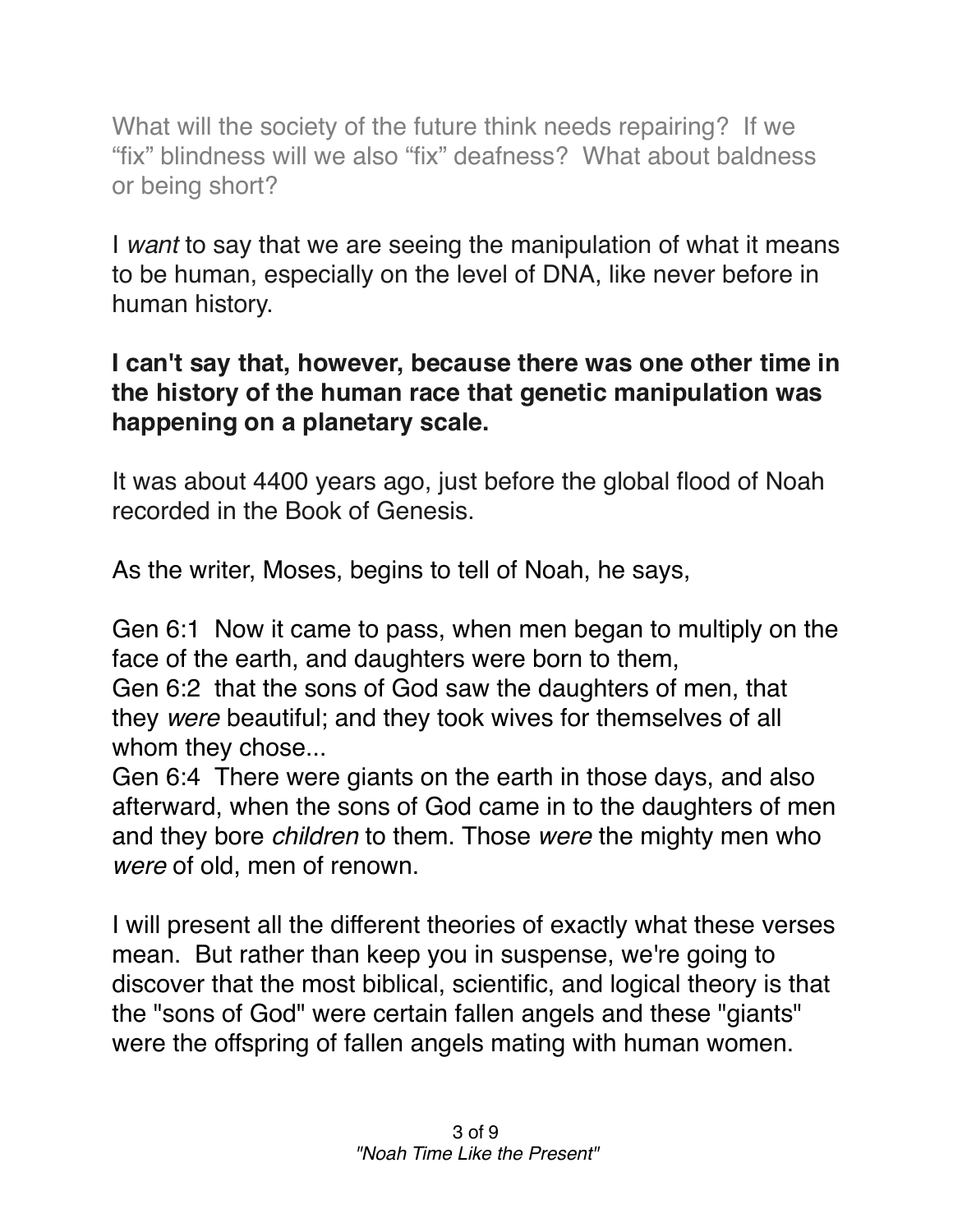In doing so, the fallen angels were messing with what it means to be human; messing with us at the level of DNA; in order to distort or to destroy humanity.

It was so prevalent that God decided to send the flood, saving only eight souls.

This realization that we have been here before is more than interesting. It is prophetic, because of something Jesus said.

Talking about the Last Days, and especially the days just before His Second Coming, the Lord said,

[Mat 24:36](verseid:40.24.36) "But of that day and hour no one knows, not even the angels of heaven, but My Father only.

[Mat 24:37](verseid:40.24.37) But as the days of Noah *were,* so also will the coming of the Son of Man be.

[Mat 24:38](verseid:40.24.38) For as in the days before the flood, they were eating and drinking, marrying and giving in marriage, until the day that Noah entered the ark,

[Mat 24:39](verseid:40.24.39) and did not know until the flood came and took them all away, so also will the coming of the Son of Man be.

First of all, we note that Jesus spoke of Noah, and the flood as presented in Genesis, as a true, historical account. If you think otherwise, you are disagreeing with the Lord, Who the Book of Colossians reminds us was the Creator of all things.

Jesus said that just before His coming it would be "as the days of Noah were," "as in the days before the flood." Then Jesus picked out one particular aspect of those days. He said the people would be, "eating and drinking, marrying and giving in marriage."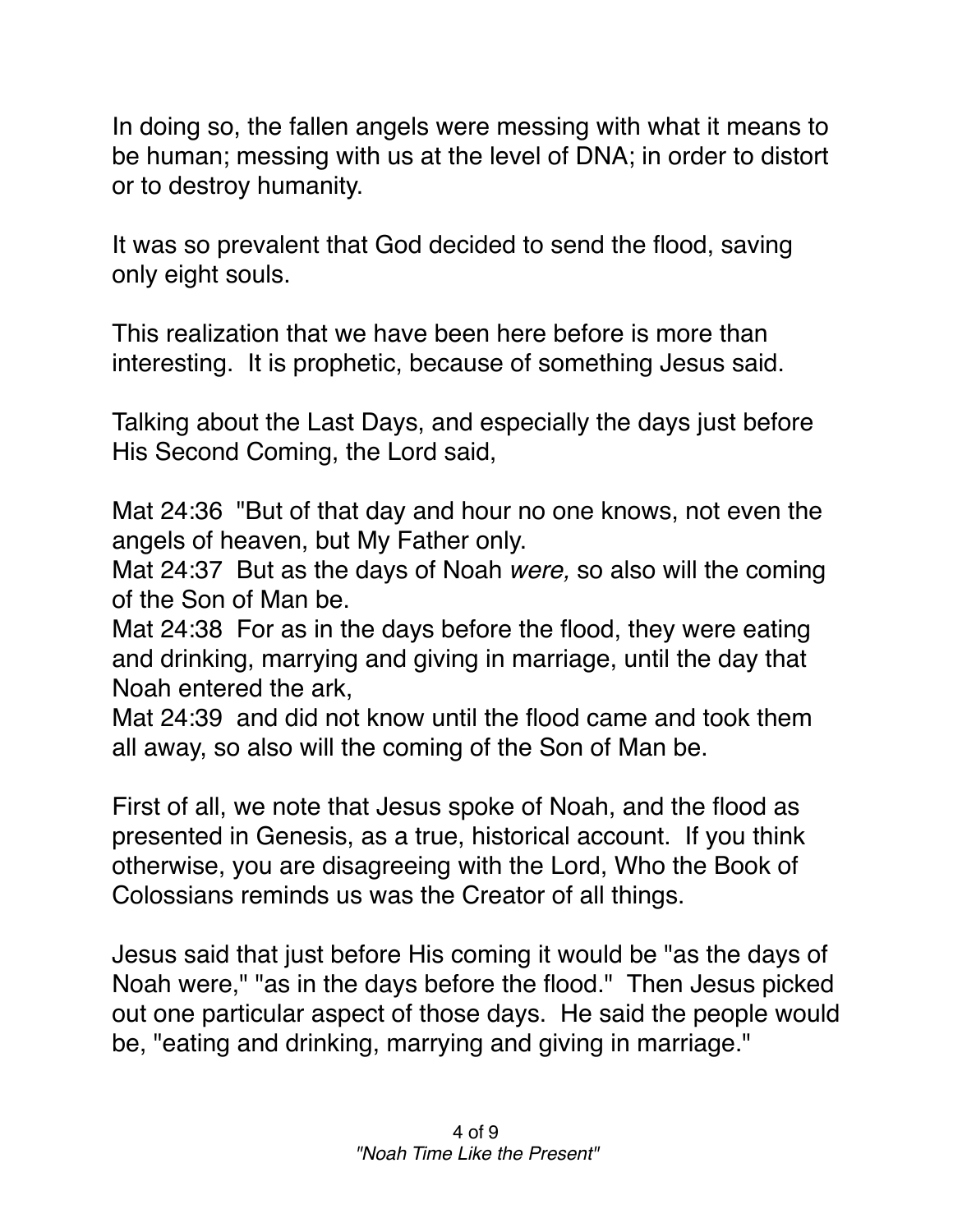Typically we say of His statement that people will be unaware of the Second Coming, and will be going on with their normal lives. They'll be partying, and getting married, as if they hadn't a care in the world.

Wait a minute. What is the world going to be like just before the Second Coming? Will it be business, and pleasure, as usual?

Hardly. In the Revelation of Jesus Christ, during the Great Tribulation, seven seals of a seven sealed scroll are opened, one at a time, to reveal the wrath of God upon the earth.

Things get progressively worse on the earth after each seal. With the opening of the seventh seal, seven trumpets are blown. With the blowing of the seventh trumpet, seven bowls of wrath are poured out upon the earth, in rapid succession.

Listen to how the bowls are described:

Rev 16:1 Then I heard a loud voice from the temple saying to the seven angels, "Go and pour out the bowls of the wrath of God on the earth."

Rev 16:2 So the first went and poured out his bowl upon the earth, and a foul and loathsome sore came upon the men who had the mark of the beast and those who worshiped his image. Rev 16:3 Then the second angel poured out his bowl on the sea, and it became blood as of a dead *man;* and every living creature in the sea died.

Rev 16:4 Then the third angel poured out his bowl on the rivers and springs of water, and they became blood...

Rev 16:8 Then the fourth angel poured out his bowl on the sun, and power was given to him to scorch men with fire.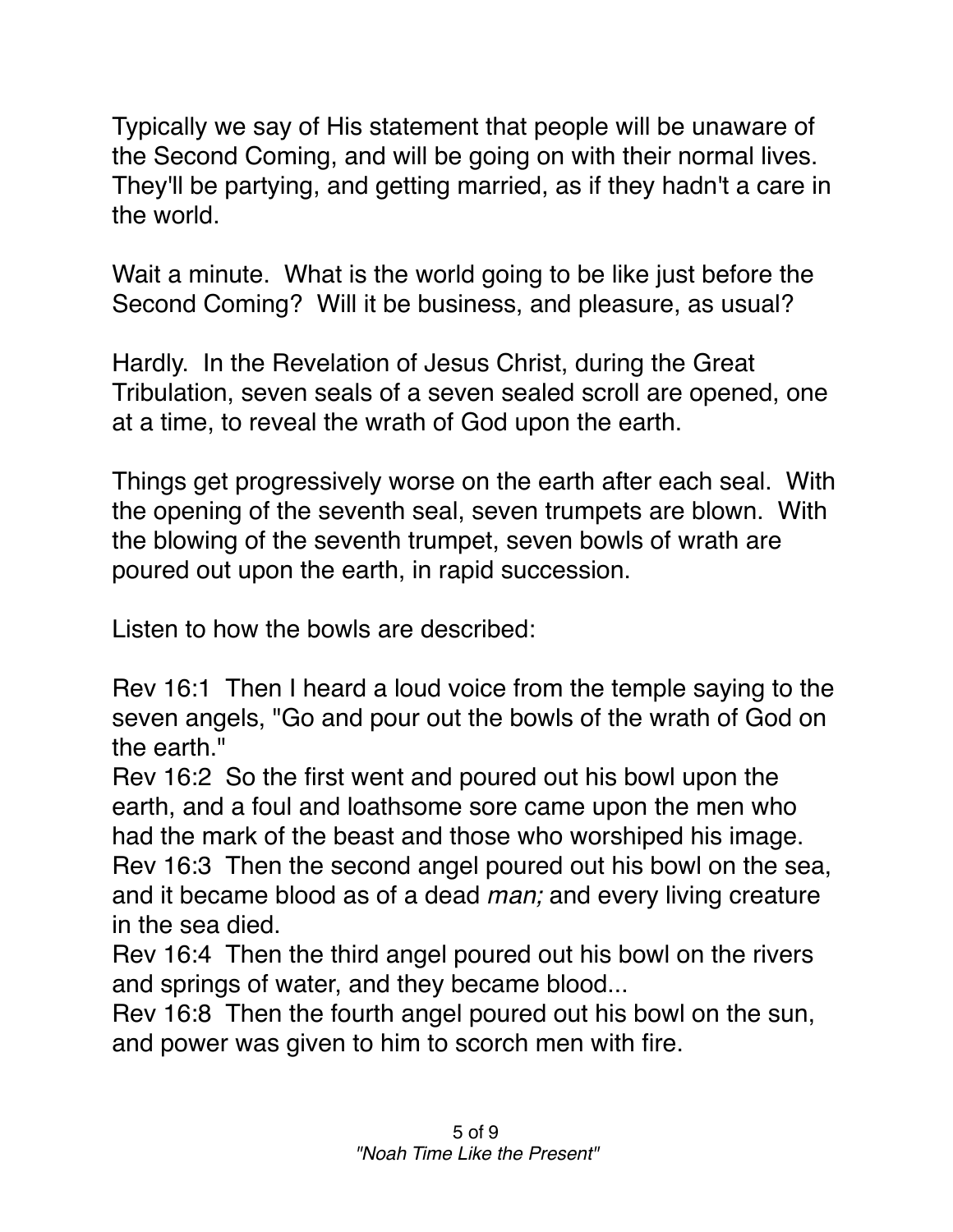Rev 16:9 And men were scorched with great heat, and they blasphemed the name of God who has power over these plagues; and they did not repent and give Him glory.

Rev 16:10 Then the fifth angel poured out his bowl on the throne of the beast, and his kingdom became full of darkness; and they gnawed their tongues because of the pain.

Rev 16:11 They blasphemed the God of heaven because of their pains and their sores, and did not repent of their deeds.

Rev 16:12 Then the sixth angel poured out his bowl on the great river Euphrates, and its water was dried up, so that the way of the kings from the east might be prepared.

Question: Does that sound like the kind of world in which people will be partying and getting married? Do you imagine you'll be receiving 'Save the Date' notices, to put on your refrigerator?

Of course not.

Let's revisit what Jesus said, and what He most likely meant by what He said.

He said that just before His Second Coming men would be "eating and drinking, marrying and given in marriage," similar to the days of Noah.

What kind of marriages were taking place in the days of Noah? The sons of God were taking human women as their wives, messing with what it means to be human at the level of DNA, and producing monstrous atrocities - called in the Bible the Nephilim.

It reads, "the "sons of God" (*B'nai Elohim*) took wives of the "daughters of men," which gave birth to the "giants" (*Nephilim).*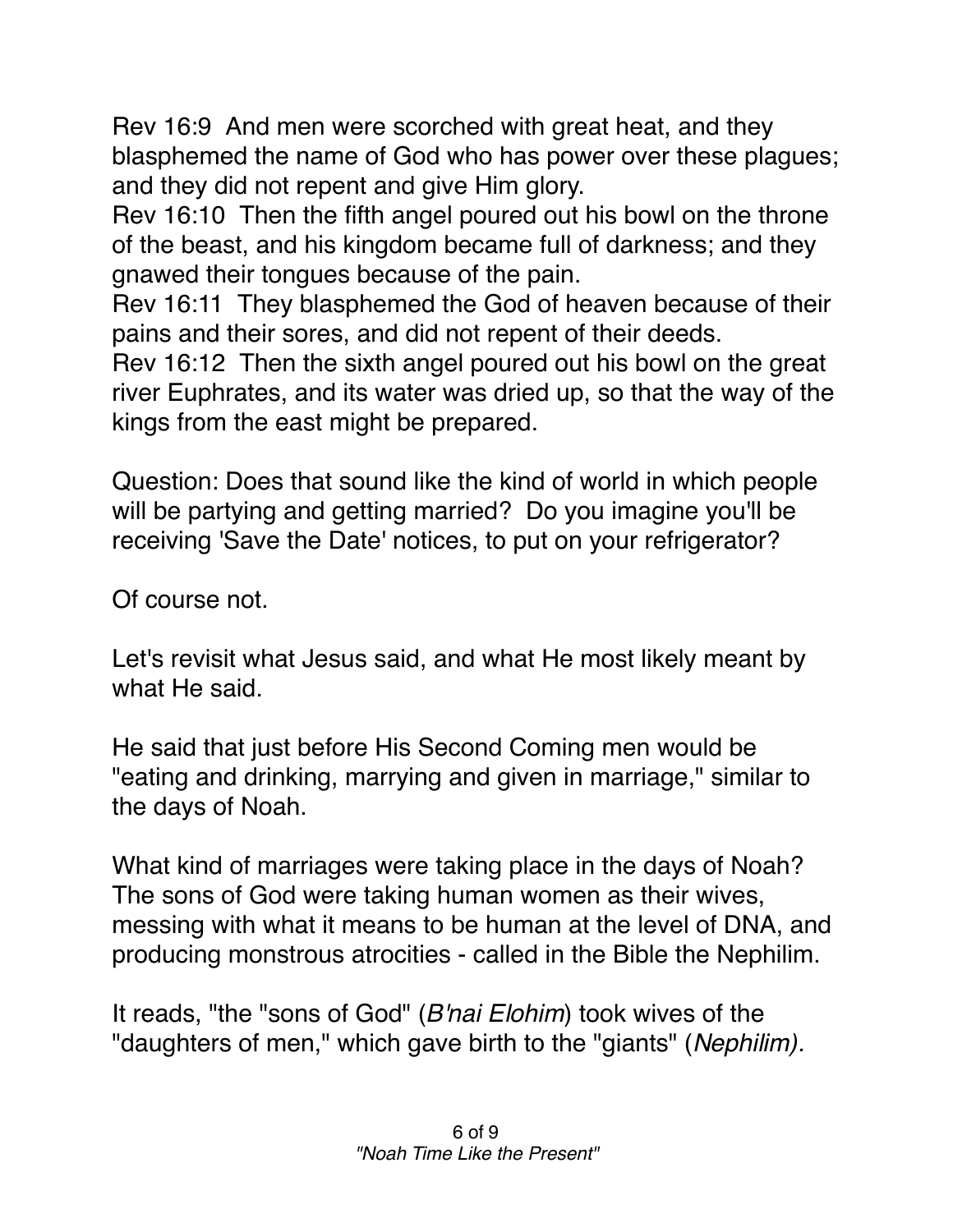Did Jesus mean this terrible mating between fallen angels and human women will once again occur? I'm not saying that; I don't know, because it's not directly revealed in the end times passages.

I will say that something like this seems to have occurred again, on a small scale, *after* the flood. That is supported by the many places in Scripture where you see giants still on the earth.

- For example the Israelites overcame giants in their conquest of the Promised Land. In fact it was partially their fear of giants in the land that caused the ten spies to give a bad report of their chances at conquering the land.
- David and his mighty men finally eradicated the giants in his day (Second Samuel 21:15-22).

I do know that Satan was messing around with our DNA in the days of Noah, and that he is doing it again today, through the agency of scientists willing to ignore medical ethics.

It is the second time in human history that such a direct manipulation has occurred - the first being the days of Noah.

It is not yet widespread, but that could change at any time.

It seems, then, that we are on the brink of the days of Noah prophecy of Jesus coming true.

The days of Noah were also characterized by violence, and corruption, and widespread unbelief. But to suggest that, for example, the days in which we live are the most violent since the time of the flood is to ignore the human history of violence.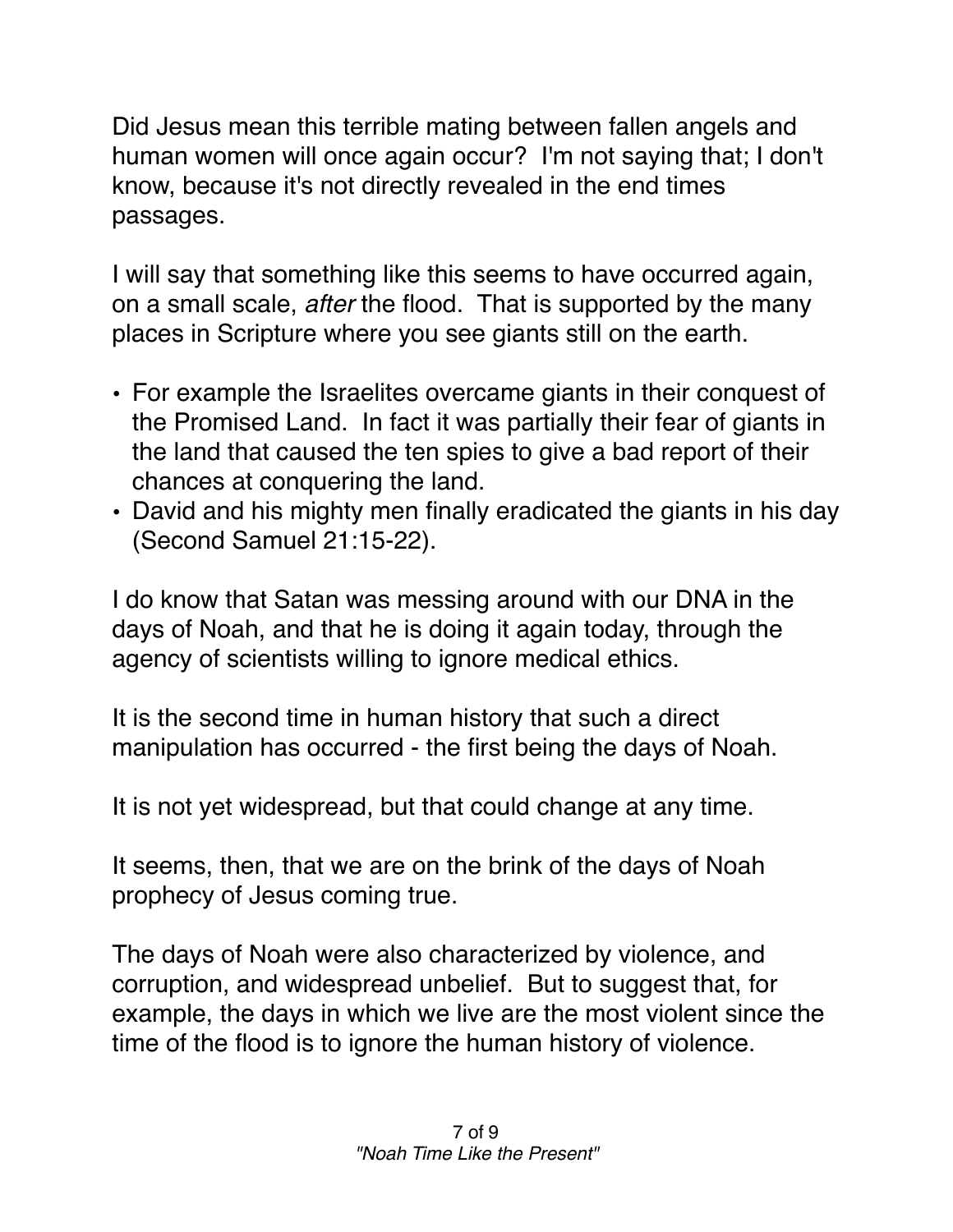I mentioned Hannibal in Sunday's Bible study. Hannibal killed more people in one afternoon that all the losses the United States sustained in the entirety of the Vietnam Nam war.

Commentators have suggested other characteristics of the days of Noah. James Montgomery Boice lists,

- An explosion in population.
- An explosion of knowledge.
- And, a rapid acceleration of vice and lawlessness.

I think we can see those things in the past, in history; they are not unique to our time.

Almost a generation ago, in 1968, Paul Ehrlich, a Stanford University biologist, wrote, *The Population Bomb.* In it he said humankind stood on the brink of apocalypse because there were simply too many of us. Dr. Ehrlich's opening statement: "The battle to feed all of humanity is over."

He later went on to forecast that hundreds of millions would starve to death in the 1970s, that 65 million of them would be Americans, that crowded India was essentially doomed, that odds were fair "England will not exist in the year 2000."

The thing most uniquely similar between the days of Noah **and** today involves manipulating our DNA. It happened then; it's happening now.

Homework:

Read and re-read Genesis 6:1-5. If you've got a copy of Dr. Henry Morris' *The Genesis Record,* read his commentary on those verses.